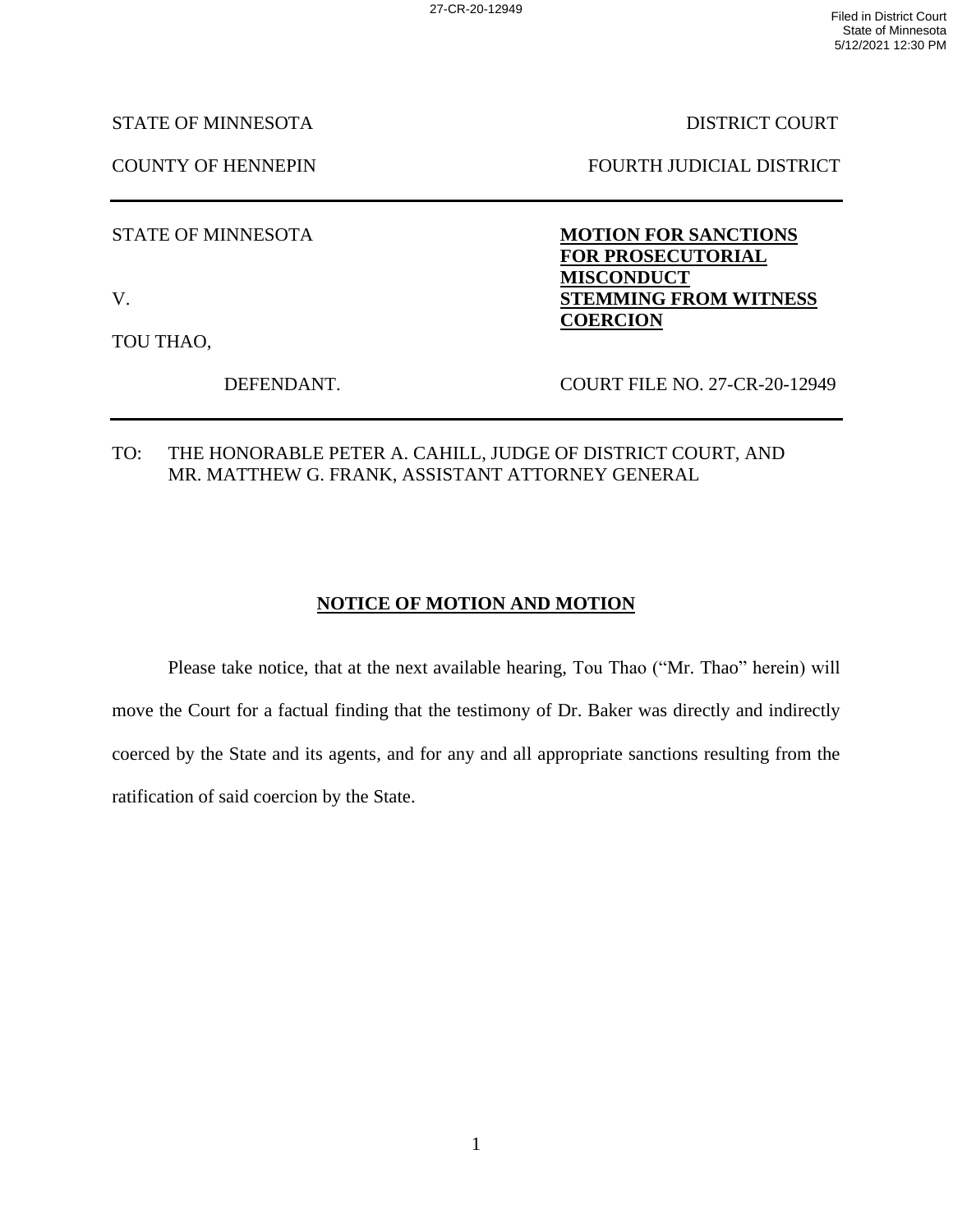## **Factual Background**

- 1. Dr. Andrew Baker, the Hennepin County Medical Examiner, conducted an autopsy of George Floyd on May 26, 2020. *See* Complaint in *State v. Chauvin* (27-CR-20-12646).
- 2. On Tuesday May 26, 2020, Dr. Baker met with prosecuting attorneys to explain his findings from the autopsy. *See* Exhibit 6. Dr. Baker conveyed that "[t]he autopsy revealed no physical evidence suggesting that Mr. Floyd died of asphyxiation. Mr. Floyd did not exhibit signs of petechiae, damage to his airways or thyroid, brain bleeding, bone injuries, or internal bruising". *Id.*
- 3. On Friday May 29, 2020, the Complaint stated that the full report of the ME was pending, but that the preliminary findings "revealed no physical findings that support a diagnosis of traumatic asphyxia or strangulation". *See* Complaint in *State v. Chauvin*  (27-CR-20-12646).
- 4. At some point prior to June 1, 2020, Dr. Roger Mitchell former Medical Examiner of Washington D.C. – read Dr. Baker's preliminary findings. *See* Exhibit 1.
- 5. Dr. Mitchell spoke with Dr. Baker before Dr. Baker finalized his findings on June 1, 2020. *Id.* During the conversation between Dr. Mitchell and Dr. Baker, the following transpired:
	- a. Dr. Mitchell "called Baker and said first of all Baker should fire his public information officer". *Id.*
	- b. "Then Mitchell asked [Baker] what happened, because Mitchell didn't think it sounded like Baker's words." *Id.*
	- c. "Baker said that he didn't think the neck compression played a part…" *Id.*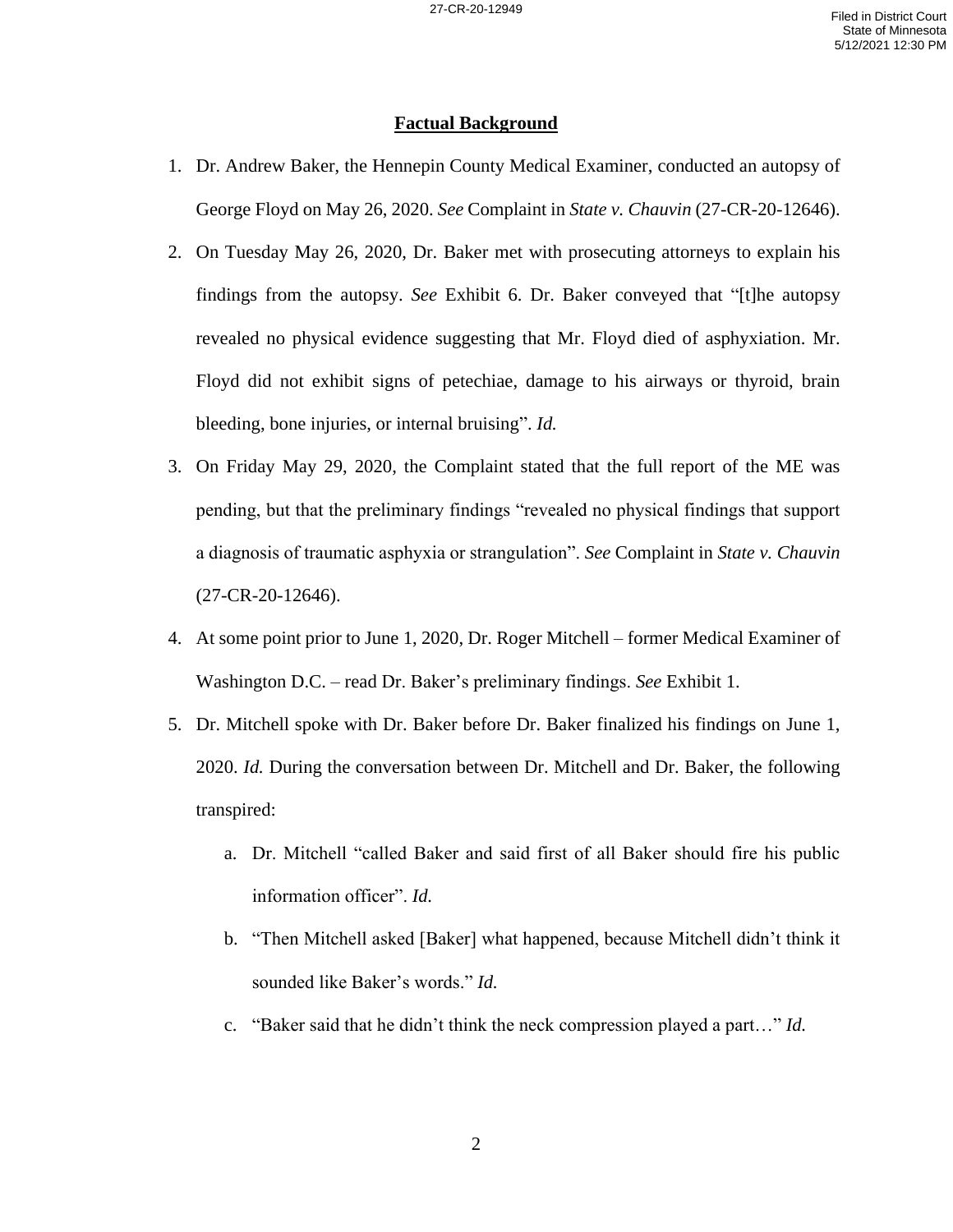- 6. Over the weekend, Dr. Mitchell thought about Dr. Baker more. *Id.* After the phone conversation between Dr. Mitchell and Dr. Baker, Dr. Mitchell decided he was going to release an op-ed critical of Dr. Baker's findings in the Washington Post. *Id.* Dr. Mitchell first called Dr. Baker to let him know. *Id.* The following transpired:
	- a. Dr. Mitchell called Dr. "Baker first to let him know that he was going to be critical of Baker's findings". *Id.* "**In this conversation, Mitchell said, you don't want to be the medical examiner who tells everyone they didn't see what they saw. You don't want to be the smartest person in the room and be wrong. Said there was a way to articulate the cause and manner of death that ensures you are telling the truth about what you are observing and via all of the investigation. Mitchell said neck compression has to be in the diagnosis."** *Id.*
- 7. Following the two conversations, on Monday June 1, 2020, the Hennepin County Medical Examiner issued a Press Release Report containing the final autopsy findings. *See* Exhibit 2.
	- a. The final autopsy findings included neck compression. *Id.* This was contrary to Dr. Baker's conclusion before speaking with Dr. Mitchell twice.
- 8. On November 5, 2020 the State met with Dr. Mitchell. *See* Exhibit 1.
	- a. The following prosecutors were present: Lola Velazquez-Aguilu, Joshua Larson, Matthew Frank, Erin Eldridge, and Corey Gorden. *Id.* Paralegal Dionne Dodd was also present. *Id.*
	- b. If this interview was recorded, the audio has not yet been disclosed to the Defense.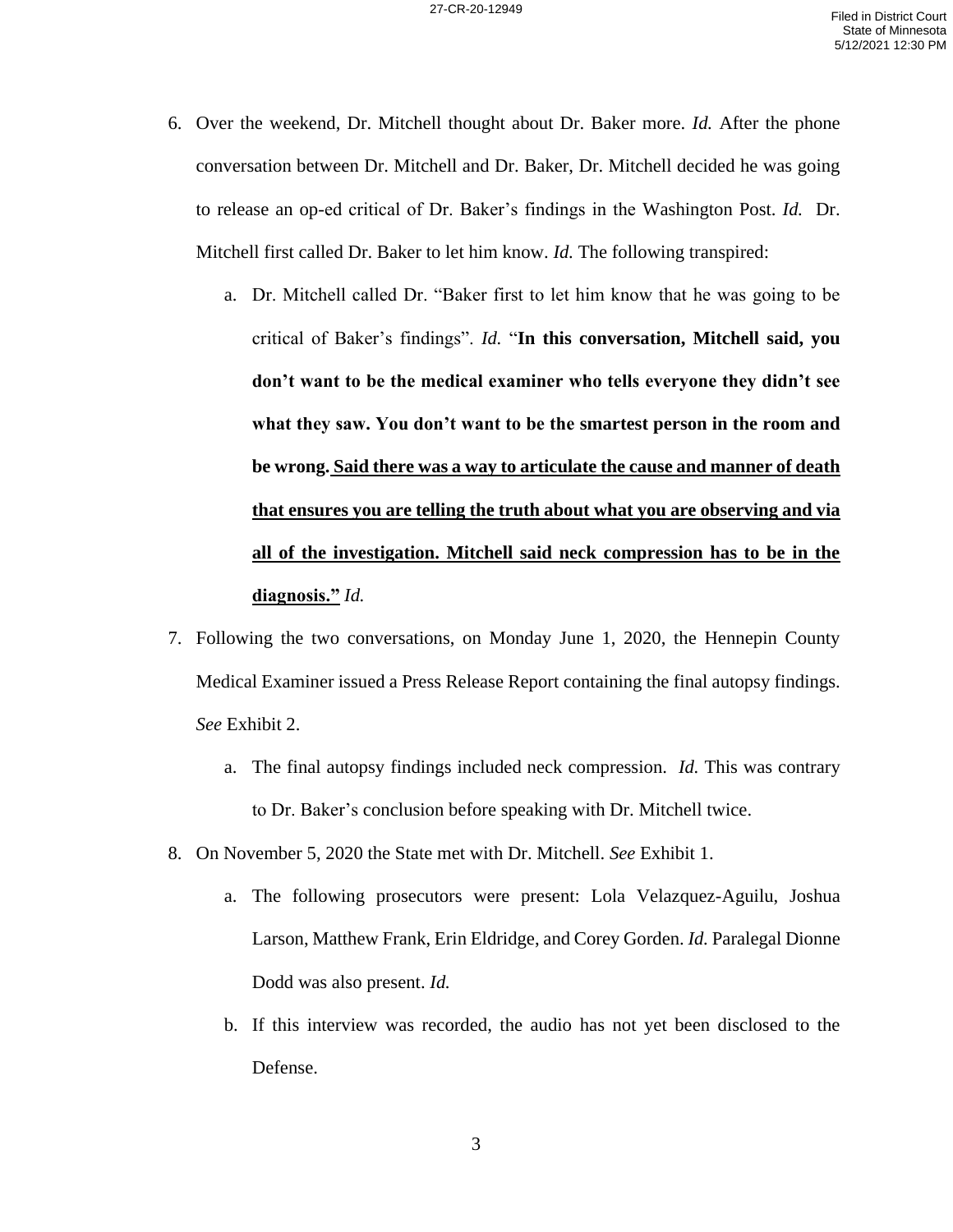- c. Dr. Mitchell told the State that a friend of his had posted the op-ed on Facebook. *Id.* The State memorialized that Dr. Mitchell was going to send them the op-ed. *Id.*
	- i. The Defense has yet to receive any copy of this op-ed.
- 9. The November 5, 2020 memorandum was not disclosed until February 3, 2021 to the Defense. *See Supplemental Prosecution Disclosure Pursuant to Rule 9.01, Subd. 1* filed February 3, 2021.
- 10. During Dr. Baker's testimony in the case of *State v. Chauvin,* Dr. Baker testified to the following:
	- a. That he conveyed to the State on May 26, 2020 in a meeting that the autopsy of Mr. Floyd showed no anatomical evidence of asphyxiation.<sup>1</sup>
	- b. That he previous testified under oath in other proceedings regarding the death of Mr. Floyd. *See* Sealed Exhibit 3 and Sealed Exhibit 4 (noting that relevant portions of the transcript have been marked for the Court).
- 11. During the *State v. Chauvin* trial Dr. Fowler the defense's chief medical expert testified that in his opinion the death was undetermined. *See generally State v. Chauvin.*
- 12. Eight days after the testimony of Dr. Fowler in the *State v. Chauvin* trial, Dr. Mitchell wrote an open letter to (1) Brian Frosh, the Attorney General for the State of Maryland, (2) Allison W. Taylor, the Director of the Department of Health for the State of Maryland, (3) Merrick Garland, United States Attorney General, and (4) Rochelle

<sup>1</sup> The official transcript of *State v. Chauvin* trial is not yet available to the Defense. In lieu, the Defense cites to the video feed of Dr. Baker's testimony at Video of testimony. <https://www.youtube.com/watch?v=oNx1UtsctVo&t=22752s> (relevant testimony is from 6:05:00 to 6:19:12).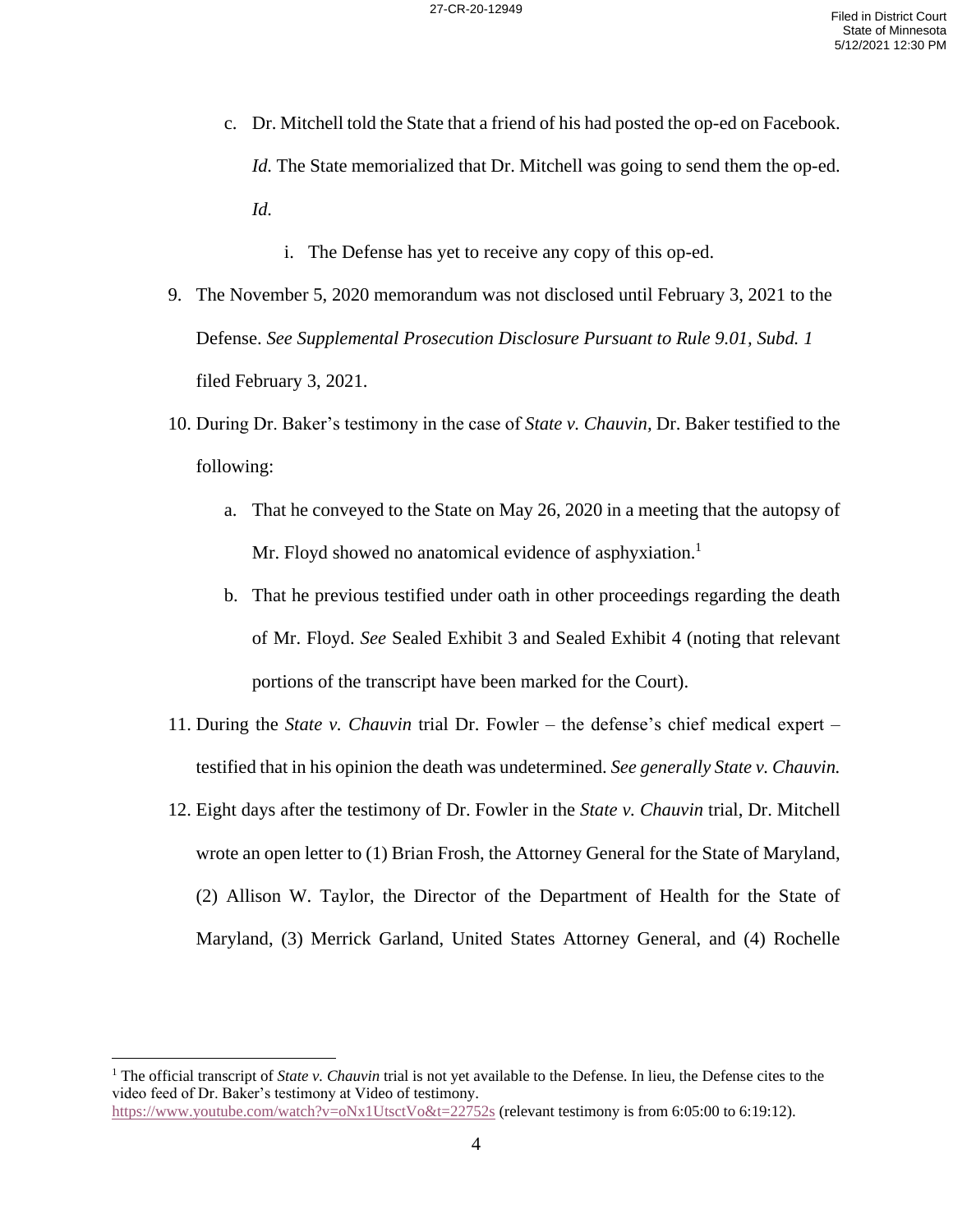Walensky, Director of the CDC. *See* Exhibit 5. The letter was highly inflammatory of Dr. Fowler's medical expertise and his professional opinion. *Id.* 

- a. The letter called for "immediate investigation into the practices of the physician as well as the practice of the Maryland State Office of the Chief Medical Examiner (OCME) while under his leadership". *Id.*
- b. The letter also stated that an opinion that Mr. Floyd's death was undetermined "is outside the standard practice and conventions…" and "[t]his stated opinion raises significant concerns for his previous practice and management". *Id.*
- c. The letter demanded, among other things, that Dr. Fowler's medical license be investigated stemming from his testimony.
- 13. Less than 24 hours after receiving the letter, the Maryland Attorney General's Office announced that there should be a review of all in custody death reports produced by the Office of the Chief Medical Examiner during Dr. Fowler's tenue.<sup>2</sup>
- 14. There is no discovery disclosed condoning Dr. Mitchell's intimidation and coercion. This includes no documentation that the State reported Dr. Mitchell to the pertinent medical board(s) for his behavior and potential criminal activity.

## **Argument**

The State – specifically prosecutors Lola Velazquez-Aguilu, Joshua Larson, Matthew Frank, Erin Eldridge, and Corey Gorden – knew that a potential expert witness had coerced the State's main expert witness/the only expert to perform the physical autopsy in the case of *State v.* 

<sup>2</sup> Phillip Jackson and Justin Fenton, *In-custody death reports under former Maryland medical examiner to be reviewed after he testified Chauvin did not kill George Floyd,* The Baltimore Sun (April 23, 2021), [https://www.baltimoresun.com/news/crime/bs-md-ag-office-review-20210423-l2oamj3ixnhwznd4545f7pjcau](https://www.baltimoresun.com/news/crime/bs-md-ag-office-review-20210423-l2oamj3ixnhwznd4545f7pjcau-story.html)[story.html](https://www.baltimoresun.com/news/crime/bs-md-ag-office-review-20210423-l2oamj3ixnhwznd4545f7pjcau-story.html) .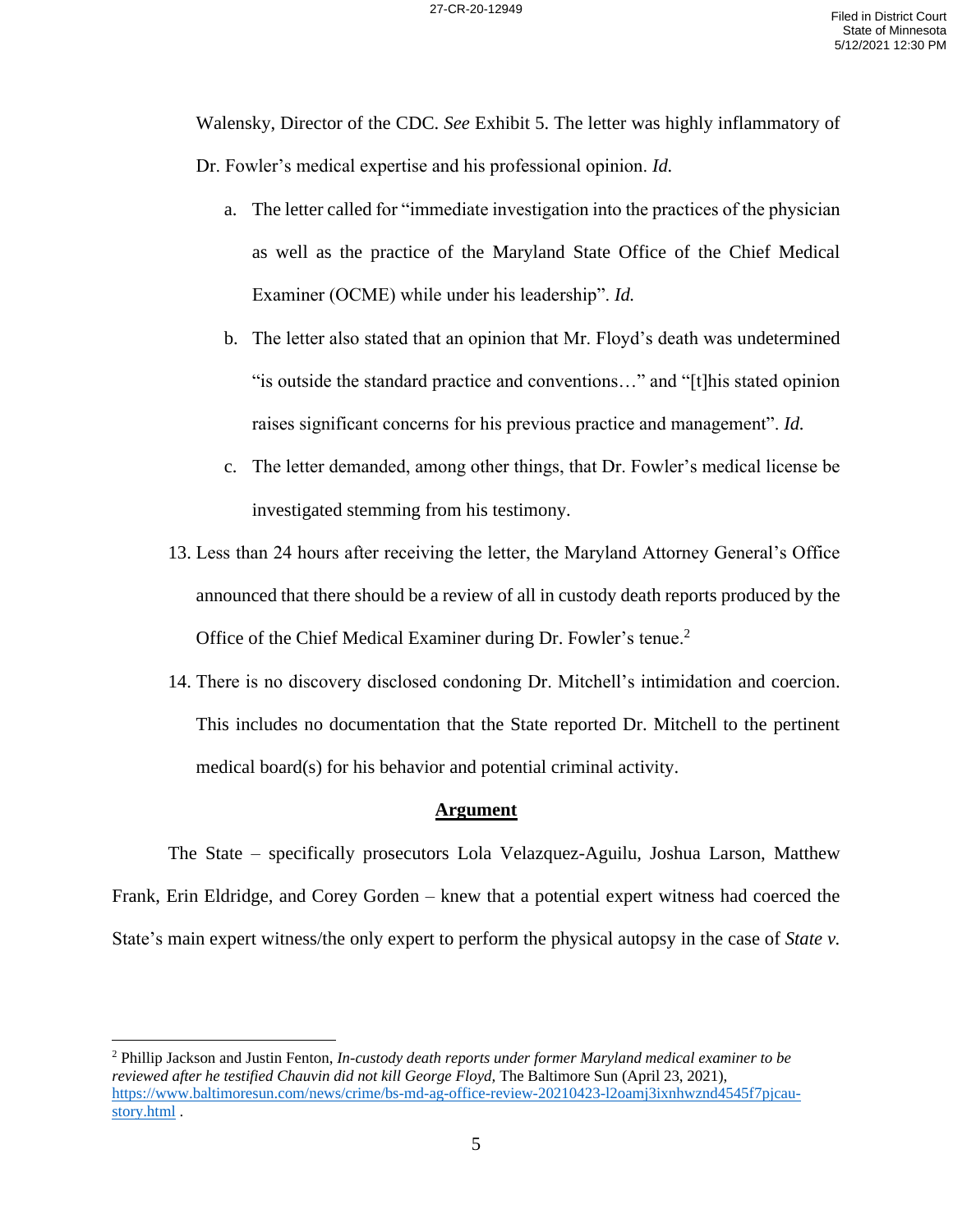*Thao.* The State did nothing in response to this coercion. Instead, the State knowingly allowed Dr. Baker to take the stand in *State v. Chauvin* and testified to coerced statements.

Under Minn. Stat. § 609.27 subd. 1(3) Dr. Mitchell's conduct meets the elements to be found guilty of committing the crime of coercion. Dr. Mitchell orally made the threat to unlawfully injure Dr. Baker's trade unless Dr. Baker changed his autopsy findings. Dr. Mitchell told Dr. Baker to include neck compression in the final findings and warned Dr. Baker he was going to publish a damaging op-ed in the Washington Post. After Dr. Baker changed his findings, Dr. Mitchell did not publish the op-ed. Moreover, Dr. Mitchell unlawfully injured Dr. Fowler's trade by penning an open letter which resulted in an investigation into every death report in Maryland during Dr. Fowler's tenure.

Dr. Mitchell has set the stage that he will threaten the trade and professional reputation of any physician who suggests that Mr. Floyd's death could be labeled as "undetermined". *See*  Exhibit 5 (stating that an opinion that Mr. Floyd's death was undetermined "is outside the standard practice and conventions…" and "[t]his stated opinion raises significant concerns for his previous practice and management".). Dr. Mitchell also penned that "If forensic pathologists can offer such baseless opinions without penalty, then the entire criminal justice system is at risk". *Id.* Dr. Mitchell has essentially stated that any medical expert who wants to testify that Mr. Floyd's death could be undetermined should, and will, face penalties by him. Dr. Mitchell's accusations and spurring of legal fallacies creates a chilling effect for Mr. Thao and violates his due process rights in that it has become extraordinarily difficult to find medical experts who are willing to state that Mr. Floyd's death was undetermined in fear of their professional reputation and licensure.

The State has yet to disclose relevant information it has regarding Dr. Mitchell's actions. Missing records include, but are not limited to, Dr. Mitchell's op-ed, communication on how and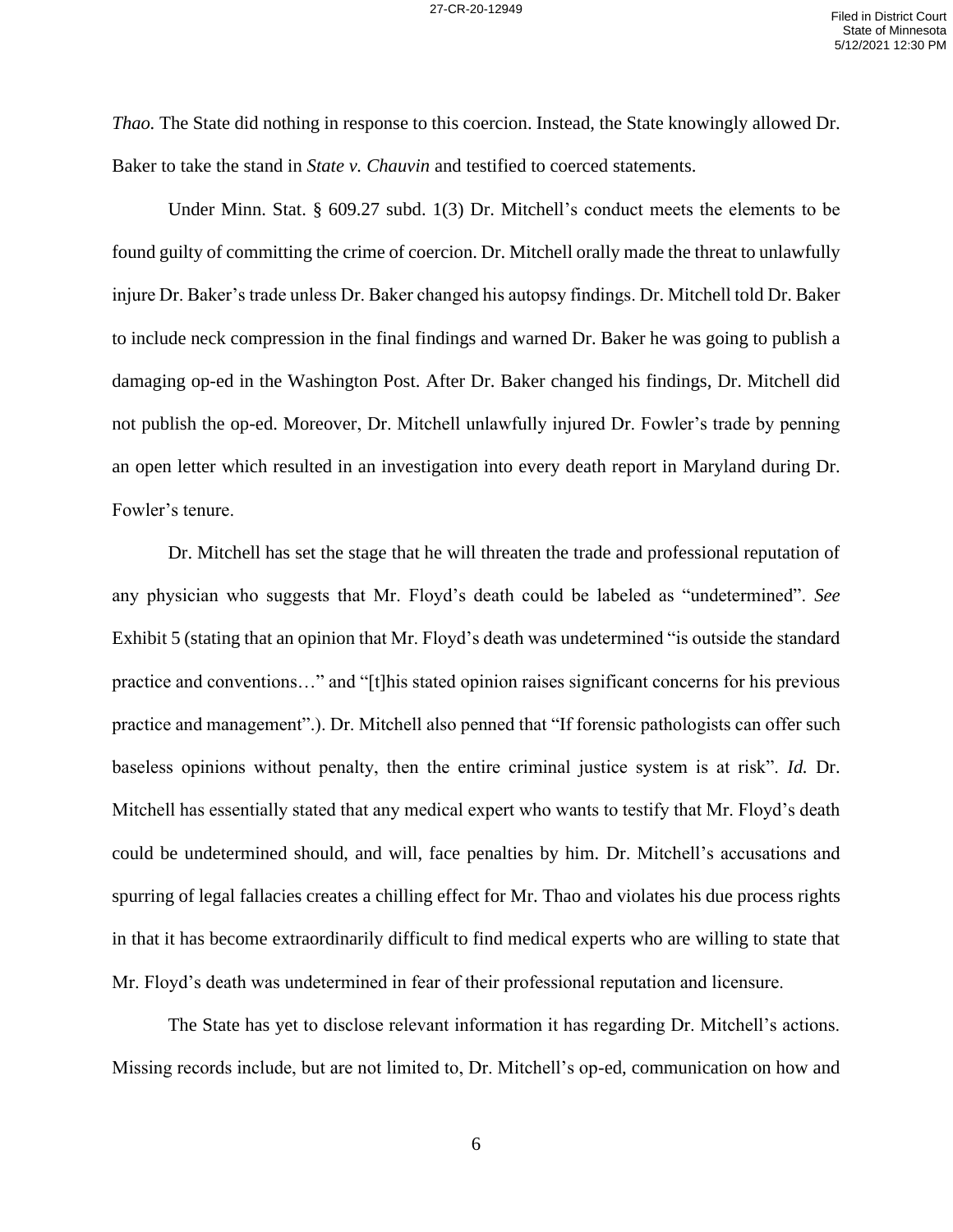when the State connected with Dr. Mitchell, records on when and why the State determined they would no longer use Dr. Mitchell as an expert opinion, and any audio recordings of conversations between Dr. Mitchell and prosecutors. The State is required to disclose these materials to the Defense under this Court's discovery orders. Disclosing such materials would determine whether Dr. Mitchell was a state-actor/agent when he threatened Dr. Baker and/or Dr. Fowler. This material would also determine whether the State violated Mr. Thao's due process rights under *State v. Beecroft,* 813 N.W.2d 814, 839-841 (Minn. 2012)(Finding that county attorney engaged in substantial interference arising to error when they emailed a medical examiner for the defense, stated that were disturbed by her potential testimony and would be withdrawing their support of her, and thus limited the defense's ability to call now-reluctant witnesses to testify).

The State violated this Court's discovery orders and the Minn. R. Prof. Resp. 3.8 (d) when it failed to timely disclose the November 5, 2020 memorandum and any related (to-date) undisclosed materials because they may have contained evidence of witness coercion of the primary medical experts for the State and the Defense. These materials negate the guilt of Mr. Thao because they show that the only Medical Examiner who performed Mr. Floyd's autopsy and determined his cause of death was coerced into changing his findings.

Prosecutors have the duty as ministers of justice to see that justice is done, rather than merely obtain a conviction. *See generally* Minn. R. Prof. Resp. 3.8 cmt 1. The Minnesota Rules of Professional Conduct make supervising attorneys – such as Mr. Keith Ellison, Mr. Matthew Frank, and Mr. Neal Katyal – responsible for the actions of other lawyers and also of nonlawyers they employ, retain, or associate with. *See* Minn. R. Prof. Resp. 5.3. This applies to both nonlawyers within a law firm (or prosecuting office) and those outside of the firm. *See* Minn. R. Prof. Resp. 5.3 cmt.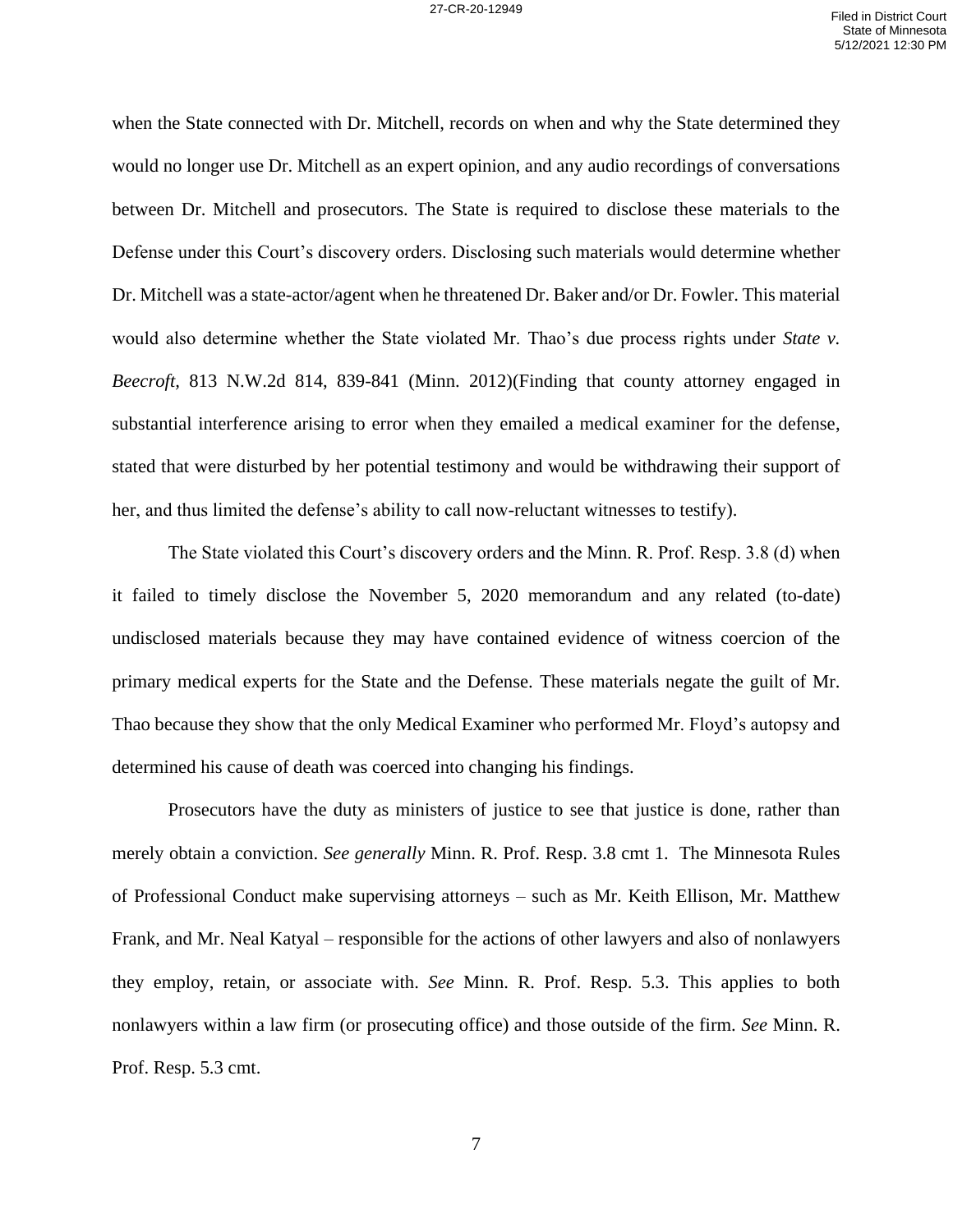A lawyer is responsible for another lawyer's violation of the rules if the lawyer has knowledge of the specific conduct and ratifies it. *See* Minn. R. Prof. Resp. 5.1(c)(1). Supervising attorneys are responsible for the conduct of nonlawyers if they either order or ratify the conduct, or if they have knowledge "of the conduct at a time when its consequences can be avoided or mitigated but fails to take reasonable remedial action". *See* Minn. R. Prof. Resp. 5.3(c)(2). Since Dr. Mitchell told the State about his coercion, the State has taken no public action to mitigate the violations of those within their supervision and control.

In response to the State's knowledge and ratification of Dr. Mitchell's coercion of Dr. Baker, the Defense moves the Court for:

- 1. An order dismissing the charges against Mr. Thao as the sole medical expert who performed the autopsy's findings were unlawfully coerced. Or, in the alternative, any and all of the following:
- 2. An order requiring the State to disclose all materials relevant to the hiring/contracting of Dr. Mitchell, any and all audio recordings of Dr. Mitchell, any and all communication with Dr. Baker on his reasoning for changing his factual findings after speaking with Dr. Mitchell.
- 3. A factual finding that Dr. Mitchell coerced Dr. Baker.
- 4. A factual finding that Dr. Mitchell coerced Dr. Fowler.
- 5. A factual finding that the State ratified the coercion of medical experts.
- 6. An order barring the following prosecutors from participating in the trial of *State v. Thao*: Keith Ellison, Neal Katyal, Lola Velazquez-Aguilu, Joshua Larson, Matthew Frank, Erin Eldridge, and Corey Gorden.